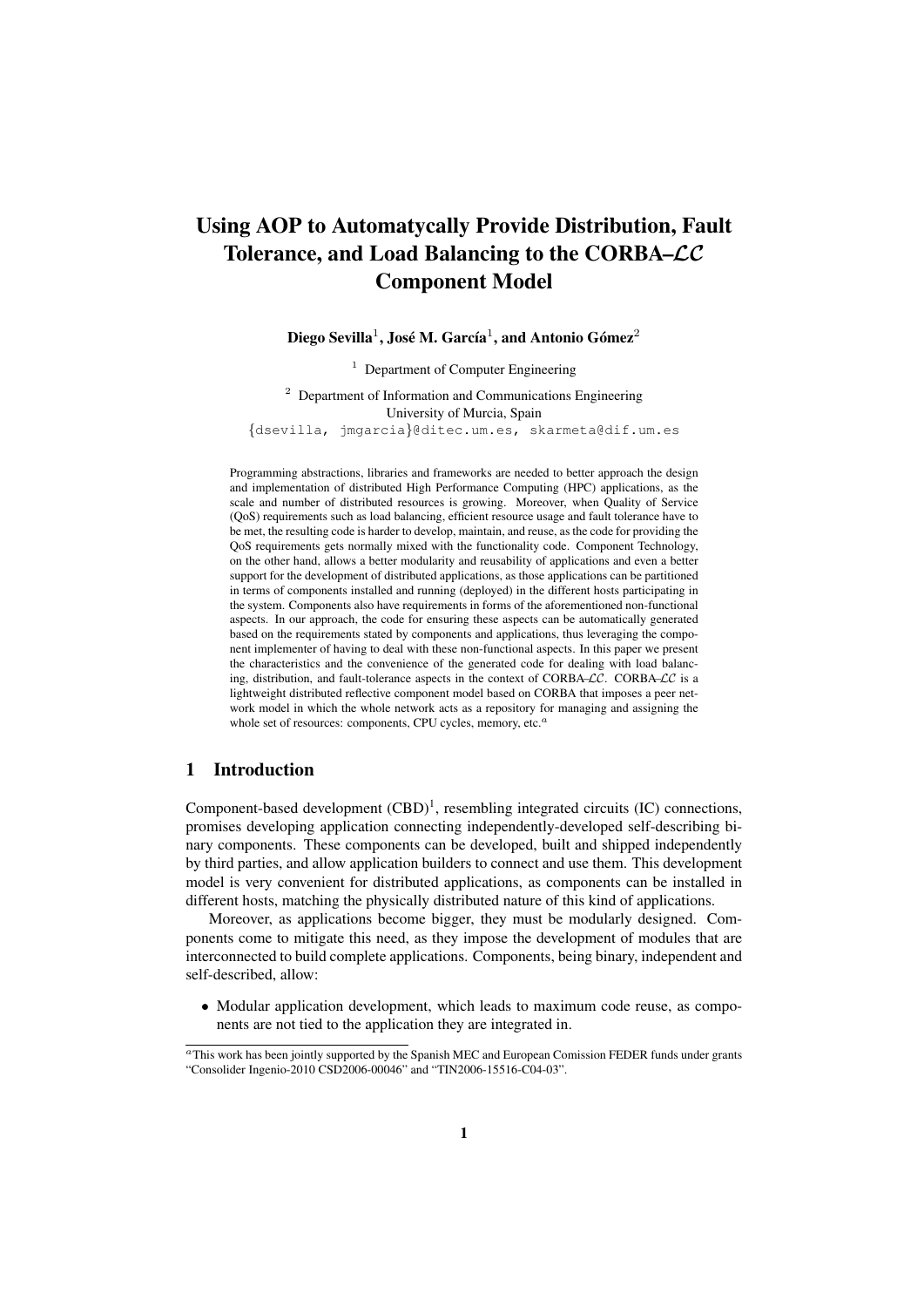• Soft application evolution and incremental enhancement, as enhanced versions of existing components can substitute previous versions seamlessly, provided that the new components offer the required functionality. New components can also be added to increase the set of services and functionality that new components can use, thus allowing applications to evolve easily.

To bring the benefits of Component-Based Development to distributed High Performance Computing (HPC), we developed CORBA *Lightweight Components* (CORBA– $\mathcal{LC}$ )<sup>2</sup>, a distributed component model based on CORBA<sup>3</sup>. CORBA– $\mathcal{LC}$  offers traditional component models advantages (modular applications development connecting binary interchangeable units), while performing an automatic deployment of components over the network. This deployment solves the component dependencies automatically, using the complete network of hosts to decide the placement of component instances in network nodes, intelligent component migration and load balancing, leading to maximum network resource utilization.

In order to perform this intelligent deployment, components separate the actual component functionality from the non-functional specification of Quality of Service (QoS) requirements, such as load balancing, fault tolerance, and distribution. This information is used by the CORBA– $\mathcal{LC}$  framework to generate the code that deals with those nonfunctional aspects of the component. In this way, the programmer can concentrate only on the component functionality, leaving to the framework the responsibility of ensuring that the actual QoS requirements are met.

Moreover, separating component code from the specification of non-functional requirements allows us to apply *Aspect-Oriented Programming* (AOP)<sup>4</sup> techniques to the CORBA– $\mathcal{LC}$  Component Model. In this paper we show how AOP techniques can be used for automatic code generation of the aforementioned non-functional aspects code, and discuss the convenience of this approach of combining Component-Based Development (CBD) with AOP.

The paper is organized as follows: Section 2 offers an overview of  $CORBA–\mathcal{LC}$ . Section 3 shows how graphics applications can be used to define how to connect a set of components and how to specify non-functional aspects requirements. Section 4 shows how automatic code can be generated to seamlessly and transparently offer non-functional aspects implementation. Finally, Section 5 offers related work in the fields of component models and aspects, and Section 6 presents our conclusions.

## 2 The CORBA–*LC* Component Model

CORBA Lightweight Components (CORBA- $\mathcal{LC}$ )<sup>2,5</sup> is a lightweight component model based on CORBA, sharing many features with the CORBA Component Model (CCM)<sup>6</sup>. The following are the main conceptual blocks of CORBA– $\mathcal{LC}$ :

• *Components*. Components are the most important abstraction in CORBA– $\mathcal{LC}$ . They are both a *binary package* that can be installed and managed by the system and a *component type*, which defines the characteristics of component instances (interfaces offered and needed, events produced and consumed, etc.) These are connection points with other components, called *ports*.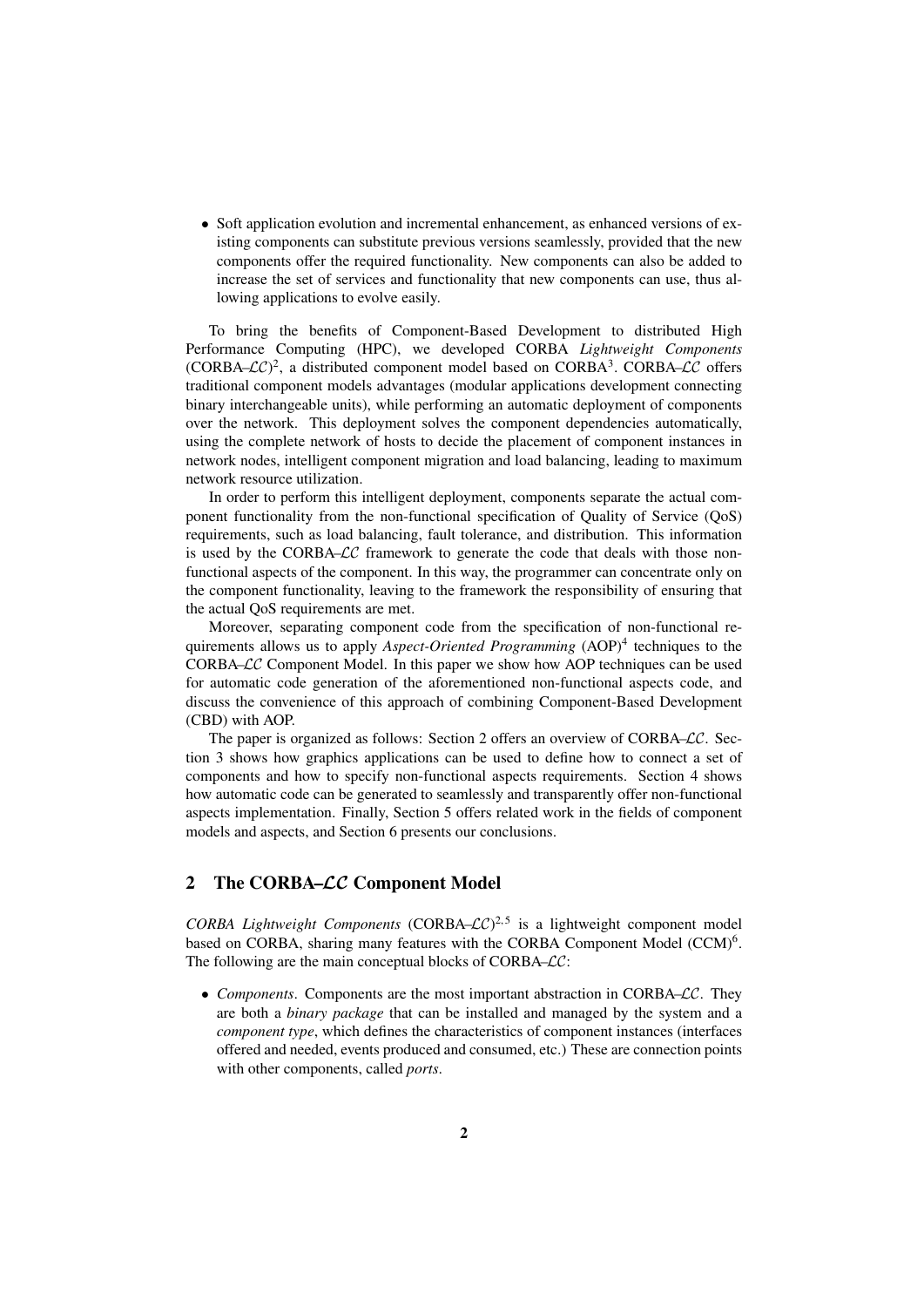

Figure 1. Logical Node Structure.

- *Containers and Component Framework*. Component instances are run within a runtime environment called *container*. Containers become the instances view of the world. Instances ask the container for the required services and it in turn informs the instance of its environment (its *context*).
- *Packaging model*. The packaging allows to build self-contained binary units which can be installed and used independently. Components are packaged in ".ZIP" files containing the component itself and its description as IDL (*CORBA Interface Definition Language*) and XML files.
- *Deployment and network model*. The deployment model describes the rules a set of components must follow to be installed and run in a set of network-interconnected machines in order to cooperate to perform a task. CORBA–LC deployment model is supported by a set of main concepts:
	- *Nodes*. The CORBA–LC network model can be seen as a set of nodes (hosts) that collaborate in computations. Nodes maintain the logical network connection, encapsulate physical host information and constitute the external view of the internal properties of the host they are running on. (Fig. 1). Nodes offer information about memory and CPU load, and the set of components installed.
	- *The Reflection Architecture* is composed of the meta-data given by the different node services: The *Component Registry* provides information about (a) running components, (b) component instances running in the node and the properties of each, and (c) how those instances are connected via ports (assemblies); the *Resource Manager* in the node collaborates with the *Container* implementing initial placement of instances, migration/load balancing at run-time.
	- *Network Model and The Distributed Registry*. The CORBA–LC deployment model is a network-centered model: The complete network is considered as a repository for resolving component requirements.
	- *Applications and Assembly*. In CORBA–LC, *applications* are a set of rules that a set of component instances must follow to perform a given task. Applications are also called *assemblies*, as they encapsulate explicit rules to connect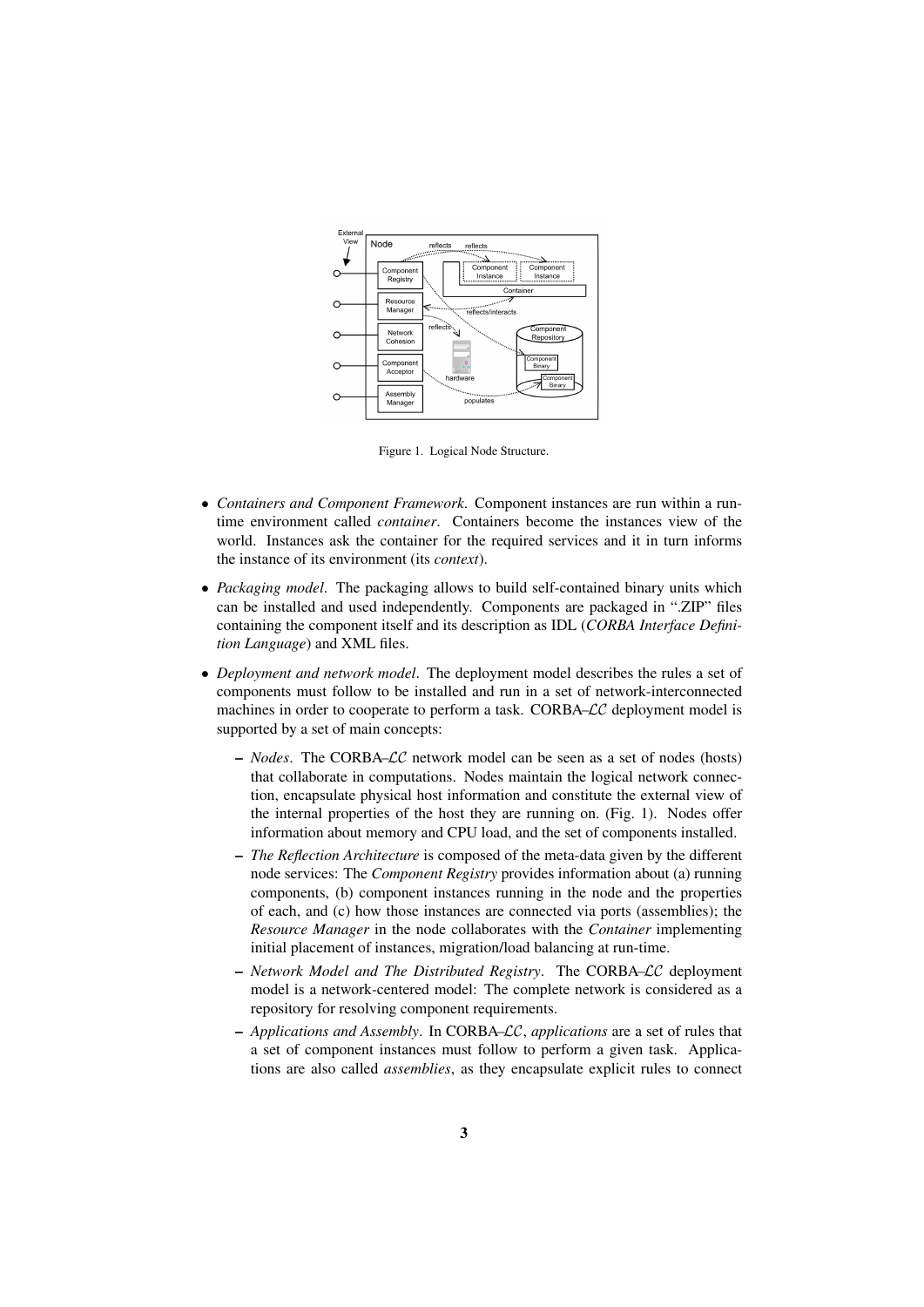| <b>CORBA-LC Assembly Designer</b>                                |                                                                                                   |
|------------------------------------------------------------------|---------------------------------------------------------------------------------------------------|
| Archivo Editar Ver Ayuda                                         |                                                                                                   |
| Assembly Name   mandelbrot                                       |                                                                                                   |
| Component                                                        |                                                                                                   |
| IDL:corbalc/AOP/BasicAut                                         | asmid 5(IDL:samples/mandelbrot/MandelbrotMaster:1.0)<br>asmid 12(IDL:corbalc/AOP/BasicLogger:1.0) |
| IDL:corbalc/AOP/BasicLog                                         | IDL:corbalc/MWnaive/Master:1.0<br>IDL:corbalc/AOPIface:1.0                                        |
| IDL:corbalc/A0P/DummyA                                           |                                                                                                   |
| IDL:test/DummyGreeterPr                                          | asmid_1(IDL:corbalc/MWnaive/GenericMaster:1.0)                                                    |
| IDL:test/StressGreeter:1.                                        | IDL:corbalc/MWnaive/Master:1.0<br>IDL:corbalc/MWnaive/JobAcceptor:1.0                             |
| $\overline{\phantom{a}}$<br>IDI:test/greeter:1.0<br>$\mathbf{r}$ | IDL:corbalc/MWnaive/Worker:1.0                                                                    |
|                                                                  |                                                                                                   |
| Value<br>Property                                                |                                                                                                   |
| asmid*<br>asmid 4                                                |                                                                                                   |
| ft_group<br>1                                                    | asmid 7(IDL:samples/mandelbrot/MandelbrotWorker:1.0)                                              |
| IDL:corbalc/<br>irid*                                            | IDL:corbalc/MWnaive/Worker:1.0                                                                    |
| max instances 0                                                  |                                                                                                   |
| min instances 0                                                  |                                                                                                   |
| strategy<br>max-use                                              |                                                                                                   |
| false<br>voting                                                  |                                                                                                   |
|                                                                  | $\blacksquare$<br>$\blacktriangleright$                                                           |
| Connection created                                               |                                                                                                   |

Figure 2. The CORBA–LC Assembler Graphical User Interface (GUI).

component instances. Application deployment is then issued by instantiating an assembly: creating component instances and connecting them. The CORBA–LC deployment process is intelligent enough to select the nodes to host the component instances based on the assembly requirements. Users can create assemblies using visual building tools, as the CORBA–LC Assembly GUI (Fig. 2).

#### 3 Component Non-Functional Aspects

Components are not only a way of structuring programs, but a framework in which the programmer can focus in the functionality, leaving other aspects (called *non-functional aspects*) such as reliability, fault tolerance, distribution, persistence, or load balancing to the framework. The goal of CORBA– $\mathcal{LC}$  is to allow the programmer to write the functionality of the components, then describe how the components would work in terms of those non-functional aspects in a declarative manner, and let the framework to implement that requirements.

We can use an assembly of an example *Master/Worker* application based on components to show how CORBA– $\mathcal{LC}$  can achieve this goal. Figure 2 shows this assembly in the CORBA– $\mathcal{LC}$  Assembly GUI. The upper left part of the screen shows the available components in the network, while the lower left part shows the characteristics of the selected component or connection. Each red rectangle in the right part represents a component. Used interfaces are shown in the left part of the rectangle, while provided ones are shown in the right part. You can see the connection among components.

The GenericMaster component is in charge of the standard *Master/Worker* protocol. Note that the only needs of this component is to have one component that *provide* the generic Master interface, and a set of components that *provide* the generic Worker interface. This is very convenient, as allows us to plug *any* pair of components that perform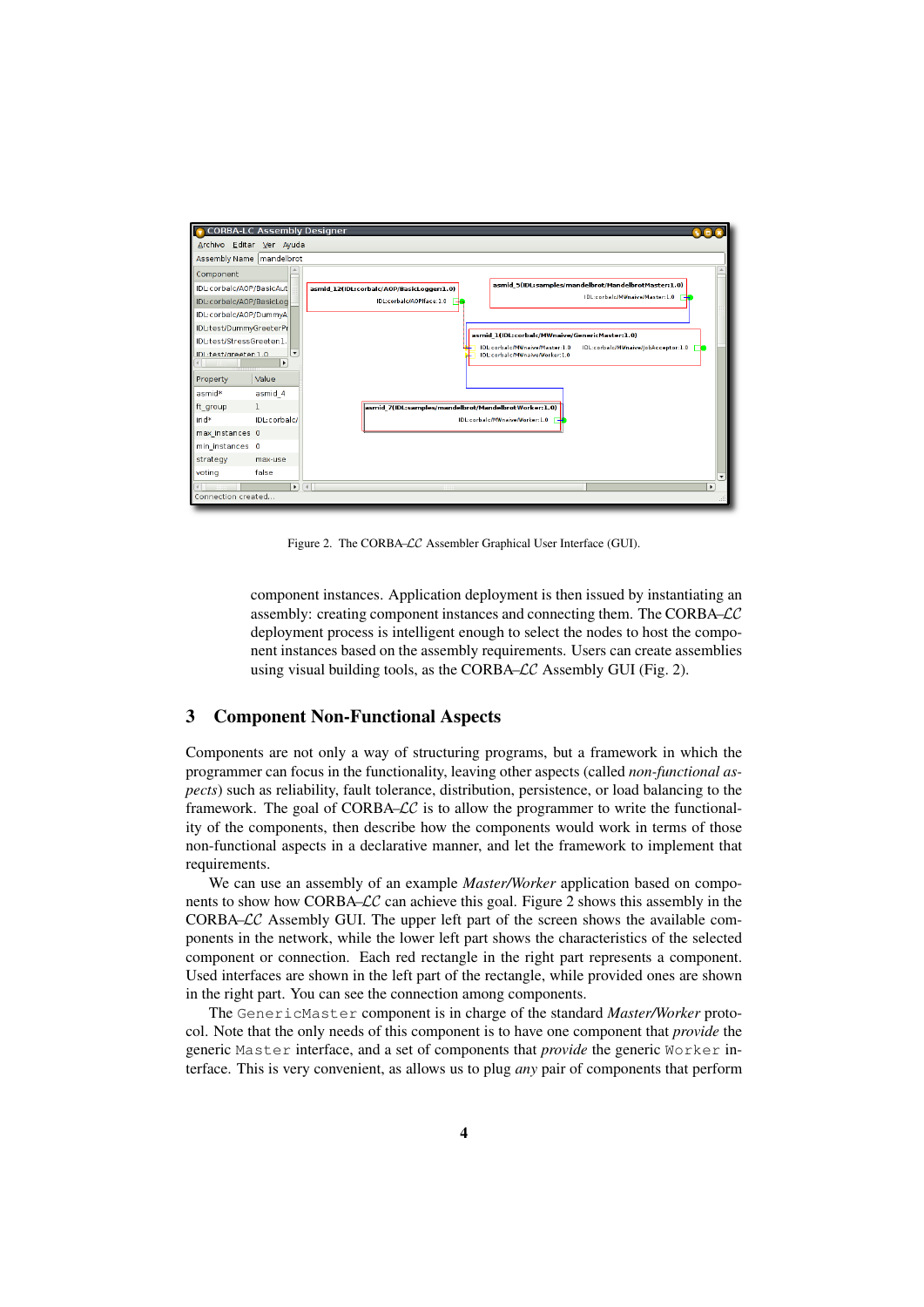that type of computation. In this case, the figure shows a pair of components that calculate a Mandelbrot fractal.

In the lower left part, the figure shows the set of properties of the Worker connection of the GenericMaster component instance (that is, the characteristics of the connection between the GenericMaster and the MandelbrotWorker component through the Worker interface.) The most important property is "strategy", which defines how this connection is made. In CORBA– $\mathcal{LC}$ , this property can have different possible values:

- default. This is a normal CORBA call.
- local. The connection is instructed to be local (both components must be instantiated in the same node).
- remote. The connection is instructed to be remote (components must be instantiated in different nodes).
- fault-tolerant. With this value, instead of one instance of the component, a set of component instances (*replicas*) are created, in different nodes. Whenever the component calls an operation on this interface, several threads are created to issue concurrent calls to all the alive replicas, performing a final voting and a signaling of dead replicas if necessary.
- load-balancing. Similar to the previous one, instead of one component instance, several are created. When a call to that interface is issued, the call is redirected to the less loaded node.
- max-use. Again, instead of one instance, the whole network will be used to create as many component instances as possible.

The local strategy is useful for components that need an high-speed connection, such as streaming processing. The remote value instead is useful for keeping a small set of components in a low-end node (such as a PDA,) while the rest of components are in remote, more powerful, nodes.

For the last three values, optional "min\_instances" and "max\_instances" properties can also be specified. When the CORBA–LC Assembler builds the application, it will ensure the number of needed component instances and connections satisfy the needs of the assembly. Note that in some cases, to meet the number required instances, this step may also require sending the component for installation and instantiation to other nodes if there are not enough nodes with this component available in the first place.

In this specific example, the "strategy" property shows the "max-use" value, as suggested for the *Master/Worker* functionality.

Finally, AOP connections are also possible. In Figure 2, the stripped connection line shows an AOP connection. These connections allows a component (that provides the AOPIface interface) to take control each time a call is made between two components (allow it, abort it, or even modify it.) In the figure, the BasicLogger component is in charge of writing a log of all the calls made. Note that this behavior goes unnoticed for both the caller and the callee, and that this functionality can be activated or deactivated at any time, even at run-time, without any specific code written for logging in the application.

Other AOP connections can be made. In our research, an authenticator component has also been created, allowing any connection to be authenticated prior to making any call.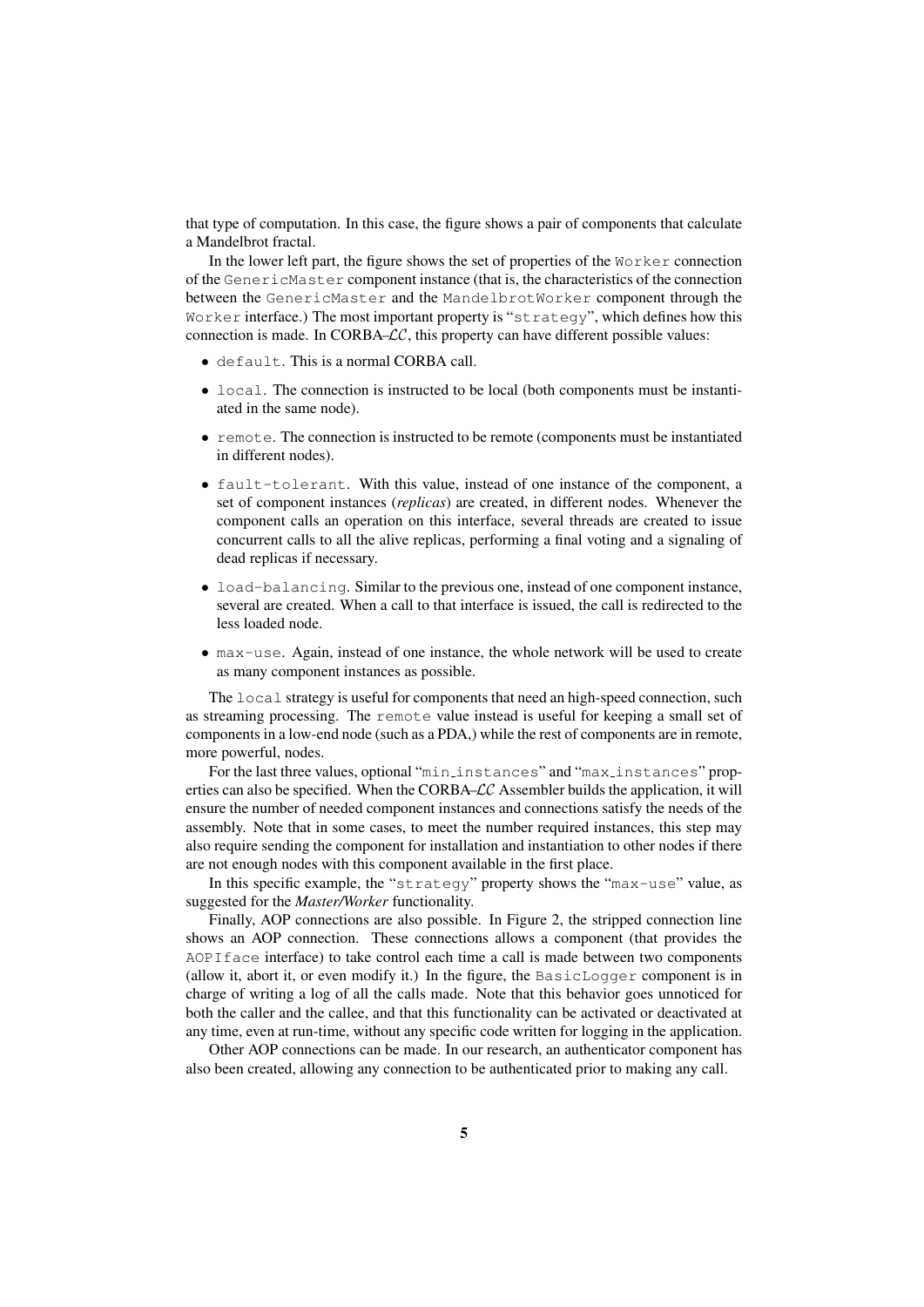

Figure 3. Proxy call sequence.

### 4 Automatic Generation of Aspects Code

The CORBA–LC *Code Generator* is in charge of generating all the code to deal with the required non-functional aspects of components. It uses the information of both (1) the standard CORBA *Interface Repository* (IR), and (2) the Component's XML file. While the XML describes the component ports and non-functional requirements, the IR describes all the IDL interfaces used in those ports. As output, the code generator produces the needed implementation files and boilerplate that can be used by the programmer to write the functionality proper of the component.

CORBA– $\mathcal{LC}$  must have control of all the communication that happens among the component ports. This way, the framework can modify how the components communicate assuring the required load balancing, fault-tolerance, etc. Thus, for each used and provided interface, interception code must be created by the Code Generator. This is also referred to as "*point-cuts*" in Aspect-Oriented Programming (AOP)<sup>4</sup> terminology.

For each provided interface of a component, CORBA implementation objects (*servants*) are created. Servants are in charge of receiving the actual CORBA calls, and propagating the call to the final programmer code (called *executor*), that implements the functionality of the offered interface. The servant can also perform pre- and post-processing on the call. For instance, it can retrieve and store the executor data from a data-base, offering seamless persistence (as another aspect) to component instances.

For each required (*used*) interface of a component, *proxy objects* are created. They are in charge of delivering the local programmer code call to other component's provided interface as a normal CORBA call. At this point, the proxy code can also do some pre- and post-processing. Concretely, they are in charge of (Fig. 3): (a) Calling the possibly attached AOP connections to this port, passing them all the parameters of the call, (b) Maintaining the set of active remote component instances, and (c) Depending on the *strategy*:

- Generating a pool of threads and concurrently calling all the remote component instances, retrieve their results and optionally performing voting (*fault-tolerant*.)
- Localizing the less loaded node and sending the call to the component instance running in that particular node (*load-balancing* strategy.)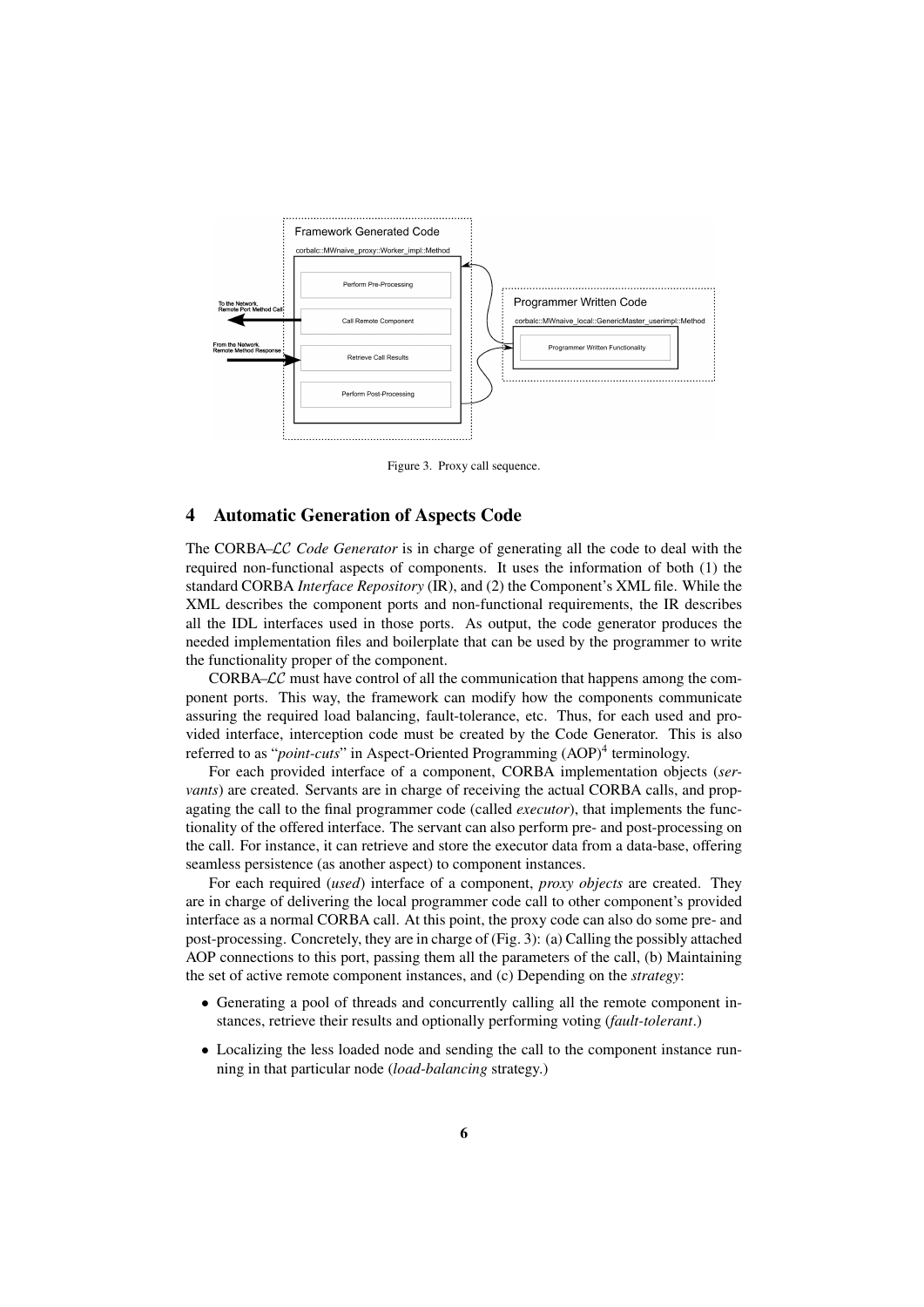• Providing to the component the set of remote component instances (*max-use*.)

#### 5 Related Work

To date, several distributed component models have been developed. Although CORBA–LC shares some features with them, it also has some key differences.

Java Beans<sup>7</sup>, Microsoft's Component Object Model (COM)<sup>8</sup>, .NET<sup>9</sup> offer similar component models, but lack in some cases that are either limited to the local (non-distributed) case or do not support heterogeneous environments of mixed operating systems and programming languages as CORBA does.

In the server side, SUN's EJB<sup>10</sup> and the recent Object Management Group's CORBA Component Model  $(CCM)^{11}$  offer a server programming framework in which server components can be installed, instantiated and run. Both are fairly similar. Both are designed to support enterprise applications, offering a container architecture with support for transactions, persistence, security, etc. They also offer the notion of components as binary units which can be installed and executed (following a fixed assembly) in Components Servers.

Although CORBA– $\mathcal{LC}$  shares many features with both models, it presents a more dynamic model in which the deployment is not fixed and is performed at run-time using the dynamic system data offered by the Reflection Architecture. Also, CORBA–LC is a *lightweight* model in which the main goal is the optimal network resource utilization instead of being oriented to enterprise applications. Finally, CORBA–LC adds AOP connections, not present in the other two models.

Applying Aspects-Oriented techniques to Component Models has also been explored in several works.  $In^{12}$  the authors apply AOP techniques to the EJB component model. This work is limited to Java and the usage of Aspect $J<sup>13</sup>$  to provide a finer grain of control over actual calls in EJB. A quantitative study showing the benefits of AOP for componentbased applications (in terms of number of lines of code and number of places to change when a modification on the application has to be done) can be found  $\ln^{14}$ .

In<sup>15</sup>, the authors apply aspect oriented techniques in the context of the CORBA Component Model and security policies using the Qedo framework (an implementation of the CCM). Real-Time has been treated as an aspect in a CCM component framework implementaion (CIAO) in<sup>16</sup>. The approach of these works is similar to the one presented in this paper, but none of them treat distribution, load balancing and fault tolerance as an aspect.

In the field of High Performance Computing (HPC) and Grid Computing, Forkert et al.  $(^{17})$  present the TENT framework for wrapping applications as components. However, this wrapping is only used to better organize applications, and not to provide an integrated framework in which offer services to component implementations.

The Common Component Architecture (CCA)<sup>18</sup> is a component model framework also based on the idea of reusable, independent components. However, it does not offer any basic run-time support for distribution, load balancing or fault tolerance. Thus, implementing those services require of *ad-hoc* programming, which goes against reusability.

## 6 Conclusions

As we showed in this paper, component technology in general, and CORBA– $\mathcal{LC}$  in particular, offer a new and interesting way of approaching distributed applications. Services